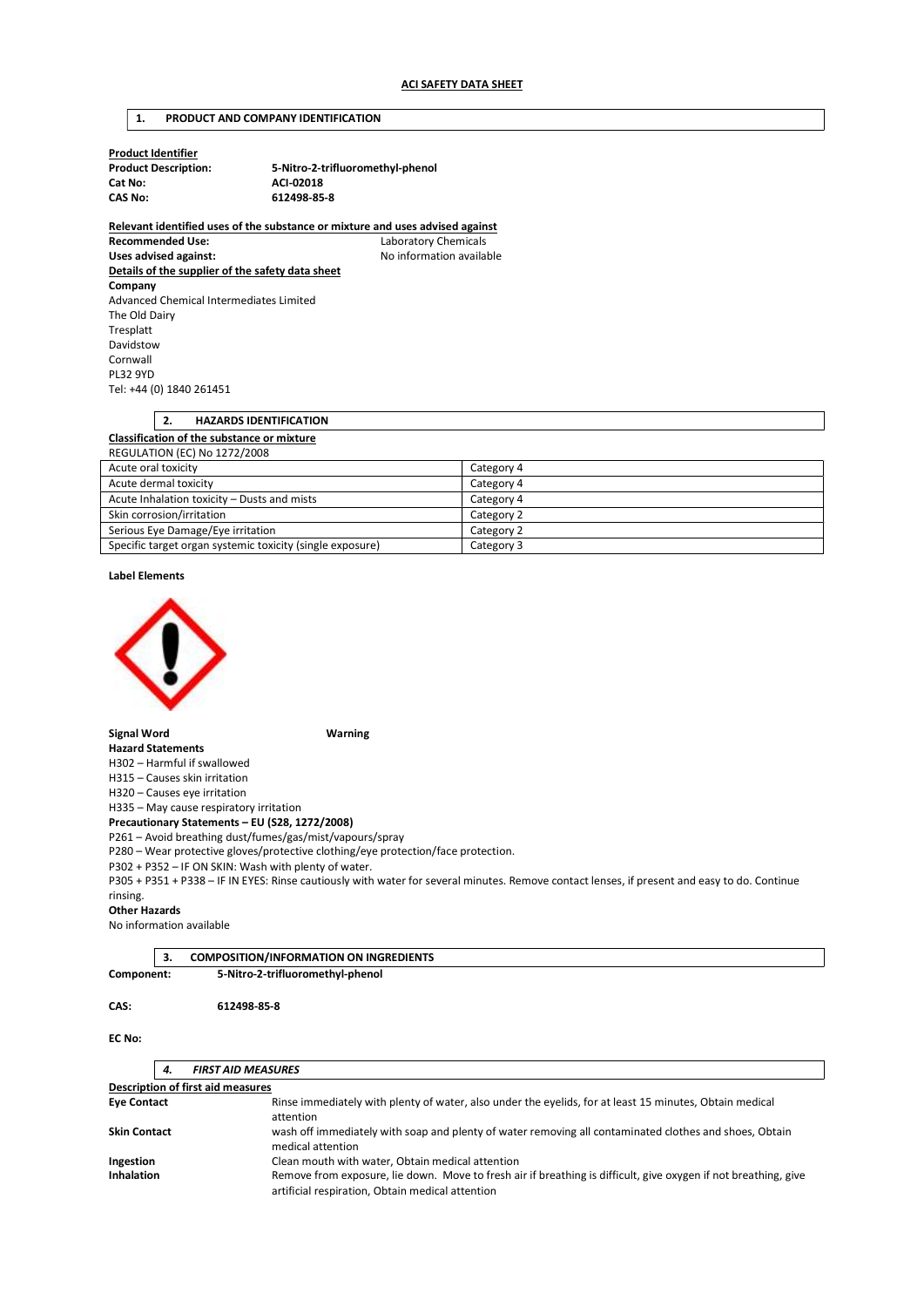## 5. FIRE-FIGHTING MEASURES

## Extinguishing media

Suitable Extinguishing Media Water spray Carbon dioxide (CO2) Dry chemical foam

Extinguishing media which must not be used for safety reasons

No information available

Special hazards arising from the substance or mixture

Thermal decomposition can lead to release of irritating gases and vapours

## Advice for fire-fighters

As in any fire, wear self-contained breathing apparatus pressure-demand, MSHA/NIOSH (approved or equivalent) and full protective gear.

| 6.<br><b>ACCIDENTAL RELEASE MEASURES</b>                                      |                                                                                                                                             |  |  |  |  |
|-------------------------------------------------------------------------------|---------------------------------------------------------------------------------------------------------------------------------------------|--|--|--|--|
|                                                                               | Personal precautions, protective equipment and emergency procedures                                                                         |  |  |  |  |
| Ensure adequate ventilation                                                   |                                                                                                                                             |  |  |  |  |
| <b>Environmental precautions</b>                                              |                                                                                                                                             |  |  |  |  |
| Prevent further leakage or spillage if safe to do so                          |                                                                                                                                             |  |  |  |  |
| Methods and material for containment and cleaning up                          |                                                                                                                                             |  |  |  |  |
|                                                                               | Sweep up or spillage and collect in suitable container for disposal. Use suitable absorbent if required. Do not let this chemical enter the |  |  |  |  |
| environment                                                                   |                                                                                                                                             |  |  |  |  |
|                                                                               |                                                                                                                                             |  |  |  |  |
| 7.<br><b>HANDLING AND STORAGE</b>                                             |                                                                                                                                             |  |  |  |  |
| <b>Precautions for Safe Handling</b>                                          |                                                                                                                                             |  |  |  |  |
|                                                                               | Avoid contact with skin and eyes. Do not breathe dust. Do not breathe vapours or spray mist. Do not ingest                                  |  |  |  |  |
| Conditions for Safe Storage, including any incompatibilities                  |                                                                                                                                             |  |  |  |  |
| Keep in a dry, cool and well-ventilated place. Keep container tightly closed. |                                                                                                                                             |  |  |  |  |
| 8.<br><b>EXPOSURE CONTROLS/PERSONAL PROTECTION</b>                            |                                                                                                                                             |  |  |  |  |
| <b>Control Parameters</b>                                                     |                                                                                                                                             |  |  |  |  |
| <b>Exposure limits</b>                                                        | Not applicable                                                                                                                              |  |  |  |  |
| Derived No Effect Level (DNEL)                                                | No information available                                                                                                                    |  |  |  |  |
| <b>Predicted No Effect Concentration</b>                                      | No information available                                                                                                                    |  |  |  |  |
| (PNEC)                                                                        |                                                                                                                                             |  |  |  |  |
| <b>Exposure Controls</b>                                                      |                                                                                                                                             |  |  |  |  |
| <b>Engineering Measures</b>                                                   | Ensure adequate ventilation, especially in confined areas. Ensure that eyewash stations                                                     |  |  |  |  |
|                                                                               | and safety showers are close to workstation location.                                                                                       |  |  |  |  |
| <b>Personal Protective Equipment</b>                                          |                                                                                                                                             |  |  |  |  |
| <b>Eve protection</b><br>1.                                                   | Goggles                                                                                                                                     |  |  |  |  |
| 2.<br><b>Hand protection</b>                                                  | Protective gloves                                                                                                                           |  |  |  |  |
| 3.<br>Skin and body protection                                                | Wear appropriate protective gloves and clothing to prevent skin exposure                                                                    |  |  |  |  |
| <b>Respiratory protection</b><br>4.                                           | Follow the OSHA respirator regulations found in 29 CFR 1910.134 OR European Standard                                                        |  |  |  |  |
|                                                                               | EN 149. Use a NIOSH/MSHA or European Standard EN 149 approved respirator                                                                    |  |  |  |  |
|                                                                               | if exposure limits are exceeded or if irritation or other symptoms are experienced.                                                         |  |  |  |  |
|                                                                               |                                                                                                                                             |  |  |  |  |
| <b>Hygiene Measures</b><br><b>Environmental Exposure Controls</b>             | Handle in accordance with good industrial hygiene practice<br>No information available                                                      |  |  |  |  |
|                                                                               |                                                                                                                                             |  |  |  |  |

## 9. PHYSICAL AND CHEMICAL PROPERTIES

| <b>Physical State</b>      | Solid             |
|----------------------------|-------------------|
| Appearance                 | pale yellow solid |
| <b>Boiling Point/Range</b> |                   |
| <b>Melting Point/Range</b> |                   |
| <b>Flash Point</b>         |                   |
|                            |                   |
| <b>Molecular Formula</b>   | C7H4F3NO3         |
| <b>Molecular Weight</b>    | 207.11            |
|                            |                   |

# 10. STABILITY AND REACTIVITY

**Reactivity** Chemical Stability Stable under normal conditions Possibility of Hazardous Reactions Hazardous Polymerization and the No information available<br>Hazardous Reactions available No information available No information available Conditions to Avoid Incompatible products. Heat. Incompatible Materials Acids, bases, strong oxidizing agents, strong reducing agents, Hazardous Decomposition Products In combustion emits toxic fumes.